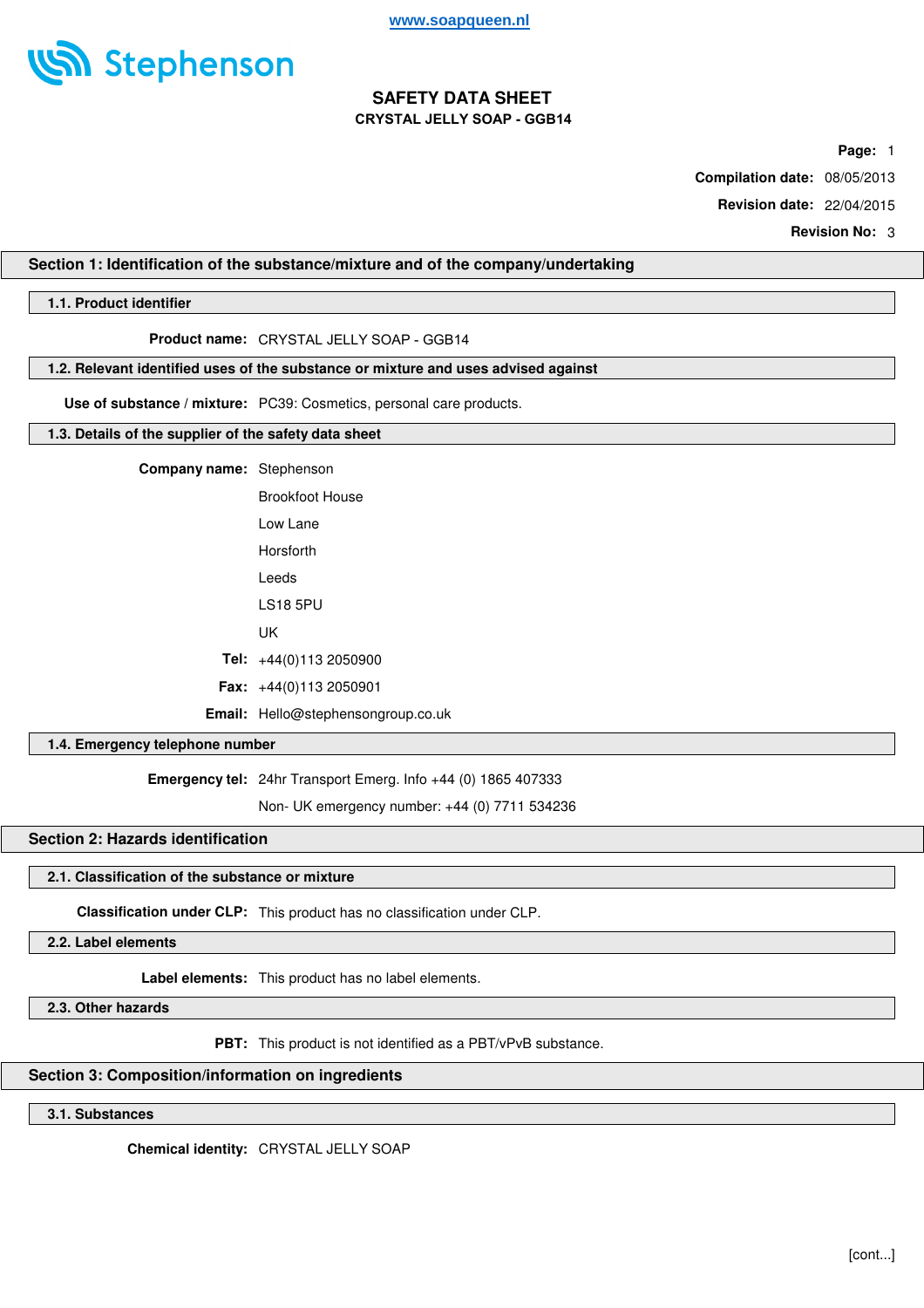**Page:** 2

#### **Section 4: First aid measures**

**4.1. Description of first aid measures**

**Skin contact:** Wash immediately with plenty of soap and water.

**Eye contact:** Bathe the eye with running water for 15 minutes.

**Ingestion:** Wash out mouth with water.

**Inhalation:** Consult a doctor.

#### **4.2. Most important symptoms and effects, both acute and delayed**

**Skin contact:** No symptoms.

**Eye contact:** There may be irritation and redness.

**Ingestion:** There may be irritation of the throat.

**Inhalation:** There may be irritation of the throat with a feeling of tightness in the chest.

### **4.3. Indication of any immediate medical attention and special treatment needed**

**Immediate / special treatment:** Not applicable.

#### **Section 5: Fire-fighting measures**

**5.1. Extinguishing media**

**Extinguishing media:** Suitable extinguishing media for the surrounding fire should be used.

### **5.2. Special hazards arising from the substance or mixture**

**Exposure hazards:** In combustion emits toxic fumes.

#### **5.3. Advice for fire-fighters**

**Advice for fire-fighters:** Wear self-contained breathing apparatus. Wear protective clothing to prevent contact

with skin and eyes.

## **Section 6: Accidental release measures**

#### **6.1. Personal precautions, protective equipment and emergency procedures**

**Personal precautions:** Refer to section 8 of SDS for personal protection details.

**6.2. Environmental precautions**

**Environmental precautions:** Do not discharge into drains or rivers.

#### **6.3. Methods and material for containment and cleaning up**

**Clean-up procedures:** Wash the spillage site with large amounts of water.

**6.4. Reference to other sections**

**Reference to other sections:** Refer to section 8 of SDS.

### **Section 7: Handling and storage**

#### **7.1. Precautions for safe handling**

**Handling requirements:** Avoid the formation or spread of dust in the air.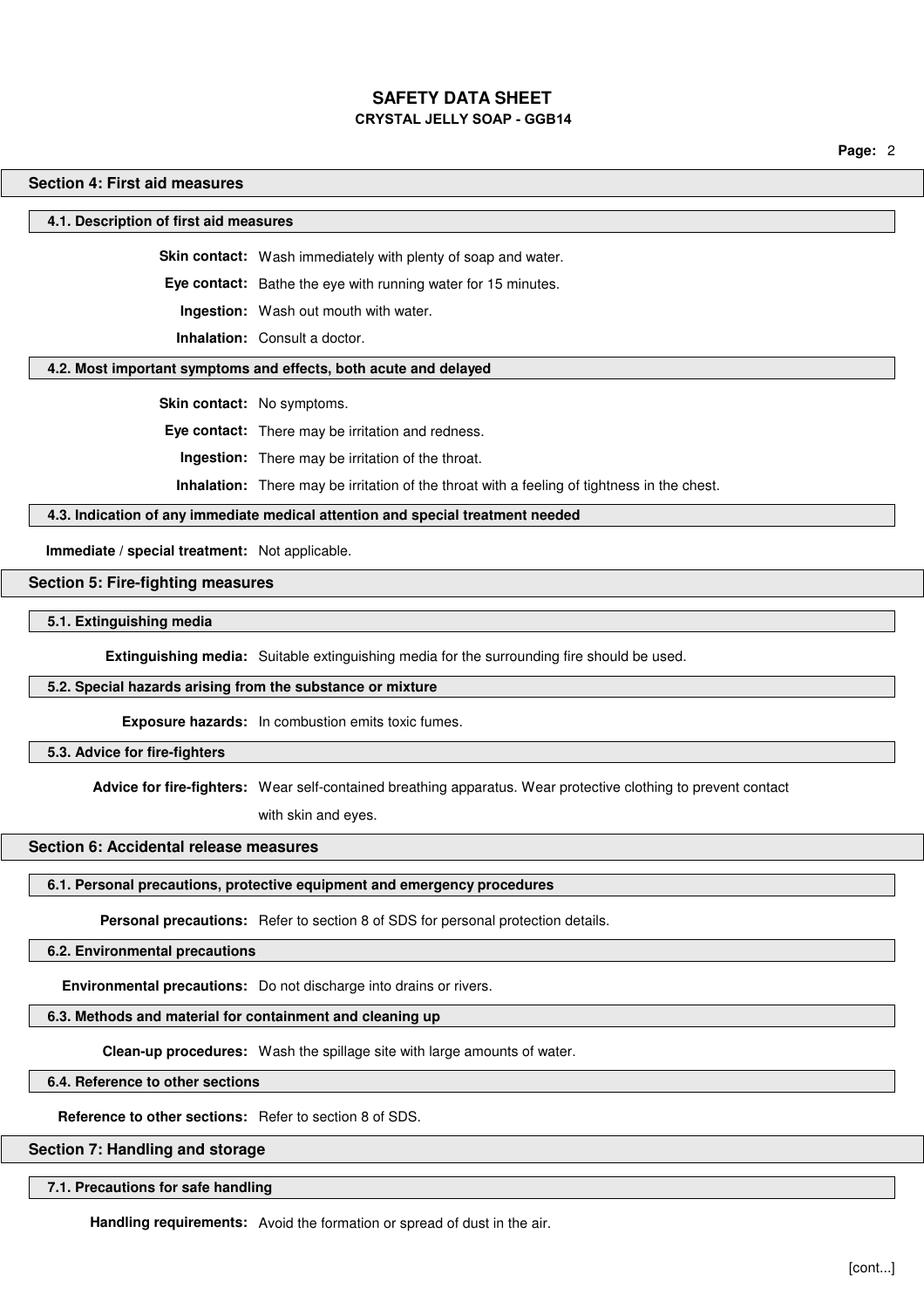## **SAFETY DATA SHEET**

## **CRYSTAL JELLY SOAP - GGB14**

**Page:** 3

## **7.2. Conditions for safe storage, including any incompatibilities**

#### **Storage conditions:** Store in a cool, well ventilated area.

## **7.3. Specific end use(s)**

**Specific end use(s):** No data available.

### **Section 8: Exposure controls/personal protection**

#### **8.1. Control parameters**

**Workplace exposure limits:** No data available.

**DNEL/PNEC Values**

**DNEL / PNEC** No data available.

**8.2. Exposure controls**

**Respiratory protection:** Respiratory protective device with particle filter.

**Hand protection:** Protective gloves.

**Eye protection:** Safety glasses. Ensure eye bath is to hand.

**Skin protection:** Protective clothing.

## **Section 9: Physical and chemical properties**

#### **9.1. Information on basic physical and chemical properties**

**State:** Solid

**Colour:** Pale yellow

**Odour:** Characteristic odour

**Solubility in water:** Soluble

## **9.2. Other information**

**Other information:** No data available.

## **Section 10: Stability and reactivity**

**10.1. Reactivity**

**Reactivity:** Stable under recommended transport or storage conditions.

#### **10.2. Chemical stability**

**Chemical stability:** Stable under normal conditions.

**10.3. Possibility of hazardous reactions**

**Hazardous reactions:** Hazardous reactions will not occur under normal transport or storage conditions.

Decomposition may occur on exposure to conditions or materials listed below.

**10.4. Conditions to avoid**

**Conditions to avoid:** Heat.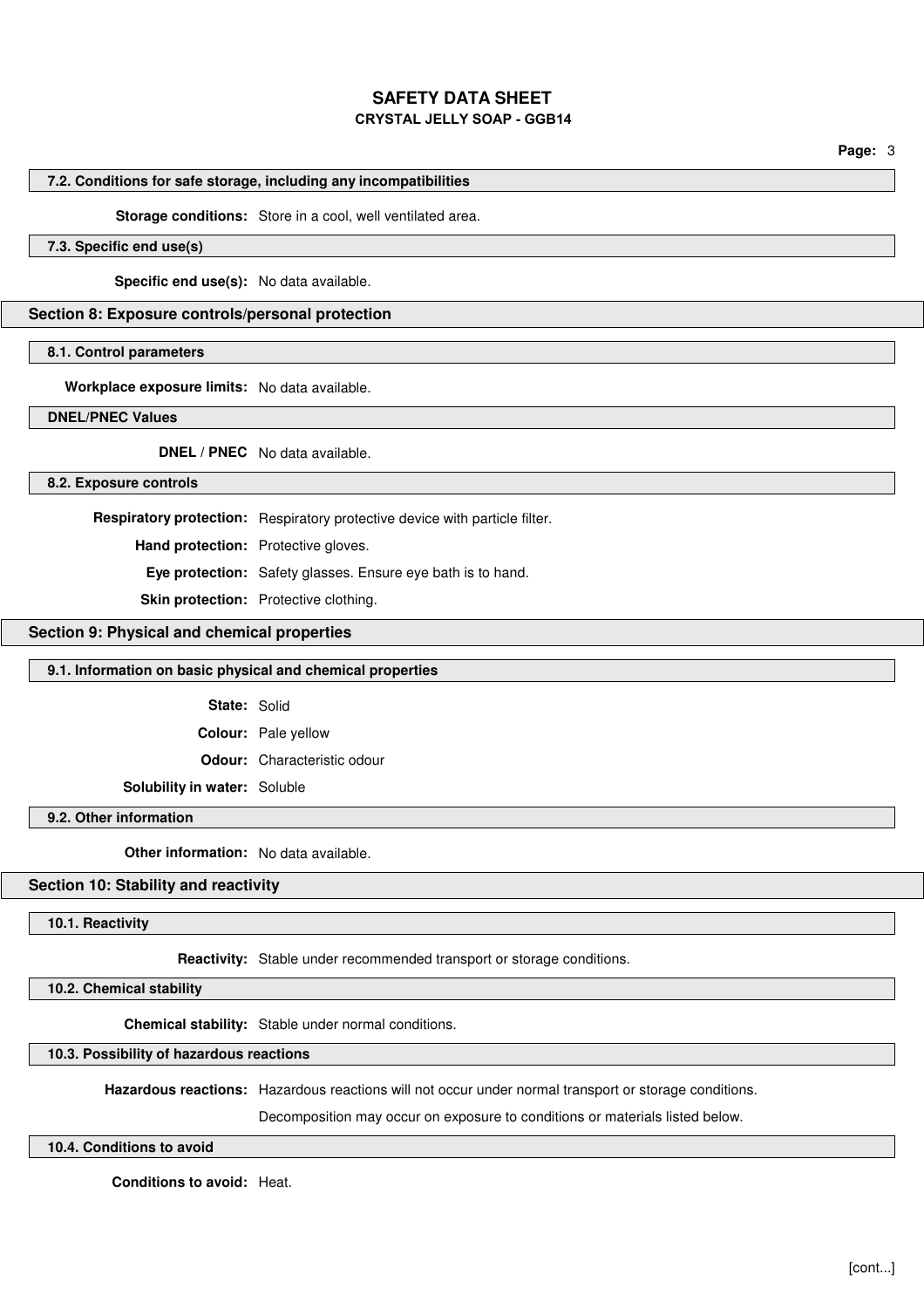**Page:** 4

#### **10.5. Incompatible materials**

**Materials to avoid:** Strong oxidising agents. Strong acids.

## **10.6. Hazardous decomposition products**

**Haz. decomp. products:** In combustion emits toxic fumes.

## **Section 11: Toxicological information**

#### **11.1. Information on toxicological effects**

**Toxicity values:** No data available.

**Symptoms / routes of exposure**

**Skin contact:** No symptoms.

**Eye contact:** There may be irritation and redness.

**Ingestion:** There may be irritation of the throat.

**Inhalation:** There may be irritation of the throat with a feeling of tightness in the chest.

#### **Section 12: Ecological information**

**12.1. Toxicity**

**Ecotoxicity values:** No data available.

**12.2. Persistence and degradability**

**Persistence and degradability:** Biodegradable.

**12.3. Bioaccumulative potential**

**Bioaccumulative potential:** No bioaccumulation potential.

**12.4. Mobility in soil**

### **12.5. Results of PBT and vPvB assessment**

**PBT identification:** This product is not identified as a PBT/vPvB substance.

## **12.6. Other adverse effects**

**Other adverse effects:** Negligible ecotoxicity.

**Section 13: Disposal considerations**

**13.1. Waste treatment methods**

**NB:** The user's attention is drawn to the possible existence of regional or national

regulations regarding disposal.

## **Section 14: Transport information**

**Transport class:** This product does not require a classification for transport.

## **Section 15: Regulatory information**